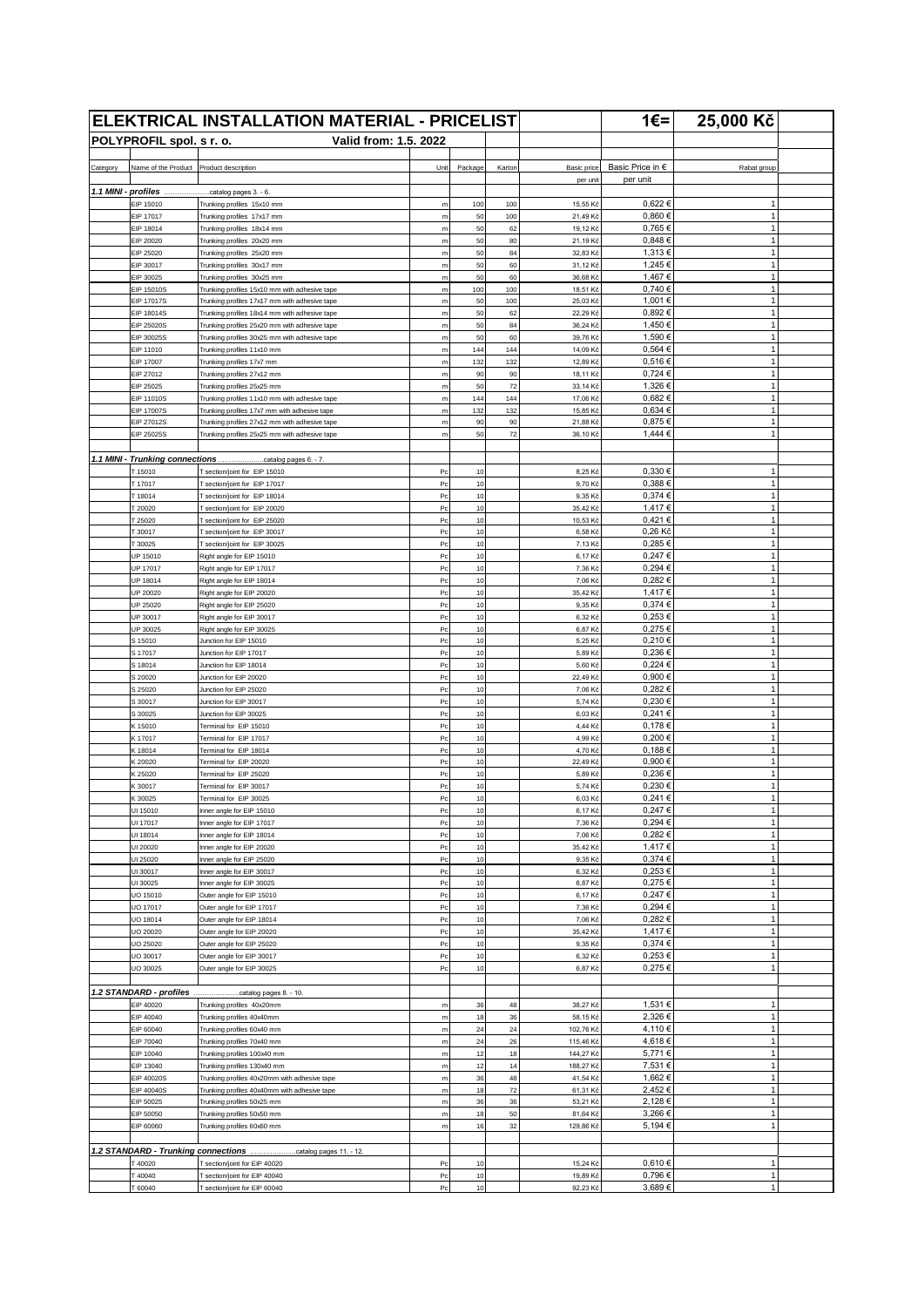|                     | T 70040                            | T section/joint for EIP 70040                         | P <sub>C</sub>   | $\mathbf{1}$   |     | 59,31 Kč  | 2,372€   | $\mathbf{1}$            |  |
|---------------------|------------------------------------|-------------------------------------------------------|------------------|----------------|-----|-----------|----------|-------------------------|--|
|                     |                                    |                                                       |                  |                |     |           |          |                         |  |
|                     | T 10040                            | T section/joint for EIP 10040                         | Pc               | $\overline{1}$ |     | 74,14 Kč  | 2,966€   | $\mathbf{1}$            |  |
|                     | T 13040                            | T section/joint for EIP 13040                         | P <sub>C</sub>   | $\mathbf{1}$   |     | 88,96 Kč  | 3,558€   | $\mathbf{1}$            |  |
|                     | UP 40020                           | Right angle for EIP 40020                             | Pc               | 10             |     | 12,33 Kč  | 0,493€   | $\mathbf{1}$            |  |
|                     | UP 40040                           | Right angle for EIP 40040                             | Pc               | 10             |     | 15,24 Kč  | 0,610€   | $\mathbf{1}$            |  |
|                     | UP 60040                           | Right angle for EIP 60040                             | P <sub>C</sub>   | 10             |     | 92,23 Kč  | 3,689€   | $\mathbf{1}$            |  |
|                     | UP 70040                           | Right angle for EIP 70040                             | P <sub>C</sub>   | $\overline{1}$ |     | 44,50 Kč  | 1,780 €  | $\mathbf{1}$            |  |
|                     | UP 10040                           | Right angle for EIP 10040                             | Pc               | $\overline{1}$ |     | 59,31 Kč  | 2,372€   | $\mathbf{1}$            |  |
|                     | UP 13040                           | Right angle for EIP 13040                             | Pc               | 1              |     | 74,14 Kč  | 2,966€   | $\mathbf{1}$            |  |
|                     |                                    |                                                       |                  |                |     |           |          |                         |  |
|                     | S 40020                            | Junction for EIP 40020                                | P <sub>C</sub>   | 10             |     | 9,99 Kč   | 0,400€   | $\mathbf{1}$            |  |
|                     | S 40040                            | Junction for EIP 40040                                | P <sub>C</sub>   | 10             |     | 12,89 Kč  | 0,516€   | $\mathbf{1}$            |  |
|                     | S 60040                            | Junction for EIP 60040                                | P <sub>C</sub>   | 10             |     | 64,04 Kč  | 2,562€   | $\mathbf{1}$            |  |
|                     | K 40020                            | Terminal for EIP 40020                                | Pc               | 10             |     | 8,25 Kč   | 0,330€   | $\mathbf{1}$            |  |
|                     | K40040                             | Terminal for EIP 40040                                | Pc               | 10             |     | 11,16 Kč  | 0,446€   | $\mathbf{1}$            |  |
|                     | K 60040                            | Terminal for EIP 60040                                | Pc               | 10             |     | 64,04 Kč  | 2,562€   | $\mathbf{1}$            |  |
|                     | K 70040                            | Terminal for EIP 70040                                | P <sub>C</sub>   | $\mathbf{1}$   |     | 37,08 Kč  | 1,483€   | $\mathbf{1}$            |  |
|                     |                                    |                                                       |                  |                |     |           |          | $\mathbf{1}$            |  |
|                     | K 10040                            | Terminal for EIP 10040                                | P <sub>C</sub>   | $\mathbf{1}$   |     | 51,91 Kč  | 2,076€   |                         |  |
|                     | K 13040                            | Terminal for EIP 13040                                | Pc               | $\overline{1}$ |     | 66,73 Kč  | 2,669€   | 1                       |  |
|                     | UI 40020                           | Inner angle for EIP 40020                             | P <sub>C</sub>   | 10             |     | 12,33 Kč  | 0,493€   | $\mathbf{1}$            |  |
|                     | UI 40040                           | Inner angle for EIP 40040                             | Pc               | 10             |     | 15,24 Kč  | 0,610€   | $\mathbf{1}$            |  |
|                     | UI 60040                           | Inner angle for EIP 60040                             | Pc               | 10             |     | 92,23 Kč  | 3,689€   | $\mathbf{1}$            |  |
|                     | UI 70040                           | Inner angle for EIP 70040                             | Pc               |                |     | 44,50 Kč  | 1,780 €  | $\mathbf{1}$            |  |
|                     | UI 10040                           | Inner angle for EIP 10040                             | Pc               | $\mathbf 1$    |     | 59,31 Kč  | 2,372€   | $\mathbf{1}$            |  |
|                     |                                    |                                                       |                  |                |     |           |          |                         |  |
|                     | UI 13040                           | Inner angle for EIP 13040                             | P <sub>C</sub>   | $\overline{1}$ |     | 74,14 Kč  | 2,966€   | $\mathbf{1}$            |  |
|                     | UO 40020                           | Outer angle for EIP 40020                             | Pc               | 10             |     | 12,33 Kč  | 0,493€   | $\mathbf{1}$            |  |
|                     | UO 40040                           | Outer angle for EIP 40040                             | P <sub>C</sub>   | 10             |     | 15,24 Kč  | 0,610€   | $\mathbf{1}$            |  |
|                     | UO 60040                           | Outer angle for EIP 60040                             | Pc               | 10             |     | 92,23 Kč  | 3,689€   | $\overline{1}$          |  |
|                     | UO 70040                           | Outer angle for EIP 70040                             | Pc               | $\overline{1}$ |     | 44,50 Kč  | 1,780 €  | 1                       |  |
|                     | UO 10040                           | Outer angle for EIP 10040                             | Pc               | 1              |     | 59,31 Kč  | 2,372€   | $\mathbf{1}$            |  |
|                     | UO 13040                           |                                                       | Pc               | $\mathbf{1}$   |     | 74,14 Kč  | 2,966€   | $\mathbf{1}$            |  |
|                     |                                    | Outer angle for EIP 13040                             |                  |                |     |           |          |                         |  |
|                     |                                    |                                                       |                  |                |     |           |          |                         |  |
| 1.3 MAXI - profiles |                                    | .catalog pages 13. - 14.                              |                  |                |     |           |          |                         |  |
|                     | EIP 70060                          | Trunking profiles 70x60mm                             | m                | 12             | 18  | 189,09 Kč | 7,564 €  | $\mathbf{1}$            |  |
|                     | EIP 10060                          | Trunking profiles 100x60mm                            | ${\sf m}$        | 12             | 12  | 251,58 Kč | 10,063€  | $\mathbf{1}$            |  |
|                     | EIP 13060                          | Trunking profiles 130x60mm                            | m                | 12             | 16  | 307,10 Kč | 12,284 € | $\mathbf{1}$            |  |
|                     | EIP 15060                          | Trunking profiles 150x60mm                            | m                | 8              | 8   | 341,07 Kč | 13,643 € | $\mathbf{1}$            |  |
|                     |                                    |                                                       |                  |                |     |           |          |                         |  |
|                     |                                    |                                                       |                  |                |     |           |          |                         |  |
|                     |                                    | 1.3 MAXI - Trunking connections catalog pages 14.-15. |                  |                |     |           |          |                         |  |
|                     | T 70060                            | T section/joint for EIP 70060                         | Pc               | 1              |     | 88,96 Kč  | 3,558€   | 1                       |  |
|                     | T 10060                            | T section/joint for EIP 10060                         | P <sub>C</sub>   | 1              |     | 103,80 Kč | 4,152€   | $\mathbf{1}$            |  |
|                     | T 13060                            | T section/joint for EIP 13060                         | P <sub>C</sub>   |                |     | 118,63 Kč | 4,745€   | $\mathbf{1}$            |  |
|                     | T 15060                            | T section/joint for EIP 15060                         | Pc               | 1              |     | 133,46 Kč | 5,338€   | $\mathbf 1$             |  |
|                     | UP 70060                           | Right angle for EIP 70060                             | P <sub>C</sub>   | $\mathbf{1}$   |     | 59,31 Kč  | 2,372€   | $\mathbf{1}$            |  |
|                     |                                    |                                                       |                  |                |     |           |          | $\mathbf{1}$            |  |
|                     | UP 10060                           | Right angle for EIP 10060                             | Pc               | $\overline{1}$ |     | 74,14 Kč  | 2,966€   |                         |  |
|                     | UP 13060                           | Right angle for EIP 13060                             | Pc               | 1              |     | 88,96 Kč  | 3,558€   | $\mathbf{1}$            |  |
|                     | UP 15060                           | Right angle for EIP 15060                             | Pc               | $\mathbf{1}$   |     | 103,80 Kč | 4,152€   | $\mathbf{1}$            |  |
|                     | K 70060                            | Terminal for EIP 70060                                | Pc               | $\overline{1}$ |     | 44,50 Kč  | 1,780 €  | $\mathbf{1}$            |  |
|                     | K 10060                            | Terminal for EIP 10060                                | Pc               |                |     | 59,31 Kč  | 2,372€   | $\mathbf{1}$            |  |
|                     | K 13060                            | Terminal for EIP 13060                                | P <sub>C</sub>   | $\overline{1}$ |     | 74,14 Kč  | 2,966€   | $\mathbf{1}$            |  |
|                     | K 15060                            |                                                       | Pc               | 1              |     | 88,96 Kč  | 3,558€   | $\mathbf{1}$            |  |
|                     |                                    | Terminal for EIP 15060                                |                  |                |     |           |          |                         |  |
|                     | UI 70060                           | Inner angle for EIP 70060                             | P <sub>C</sub>   | 1              |     | 59,31 Kč  | 2,372€   | $\mathbf{1}$            |  |
|                     | UI 10060                           | Inner angle for EIP 10060                             | P <sub>C</sub>   | $\mathbf{1}$   |     | 74,14 Kč  | 2,966€   | $\mathbf{1}$            |  |
|                     | UI 13060                           | Inner angle for EIP 13060                             | Pc               | $\mathbf{1}$   |     | 88,96 Kč  | 3,558€   | $\mathbf{1}$            |  |
|                     | UI 15060                           | Inner angle for EIP 15060                             | Pc               |                |     | 103,80 Kč | 4,152€   | $\mathbf{1}$            |  |
|                     | UO 70060                           | Outer angle for EIP 70060                             | Pc               | -1             |     | 59,31 Kč  | 2,372€   | $\mathbf{1}$            |  |
|                     | UO 10060                           | Outer angle for EIP 10060                             | P <sub>C</sub>   | 1              |     | 74,14 Kč  | 2,966€   | $\mathbf{1}$            |  |
|                     | UO 13060                           | Outer angle for EIP 13060                             | $_{\mathsf{Pc}}$ | $\mathbf{1}$   |     | 88,96 Kč  | 3,558€   | $\mathbf{1}$            |  |
|                     |                                    |                                                       |                  |                |     |           |          |                         |  |
|                     | UO 15060                           | Outer angle for EIP 15060                             | Pc               | $\mathbf{1}$   |     | 103,80 Kč | 4,152€   | $\mathbf{1}$            |  |
|                     |                                    |                                                       |                  |                |     |           |          |                         |  |
|                     | 1.4 PARAPET - profiles             | catalog pages 15. - 16.                               |                  |                |     |           |          |                         |  |
|                     | EIP 13070                          | Parapet profile 130x70 mm                             | ${\sf m}$        | 8              | 8   | 323,32 Kč | 12,933 € | 1                       |  |
|                     | EIP 17070                          | Parapet profile 170x70 mm                             | ${\sf m}$        | 8              | 8   | 388,81 Kč | 15,552€  | $\mathbf{1}$            |  |
|                     | EIP 11070                          | Parapet profile 110x70 mm                             | m                | 12             | 12  | 291,23 Kč | 11,649€  | $\mathbf{1}$            |  |
|                     |                                    |                                                       |                  |                |     |           |          |                         |  |
|                     |                                    |                                                       |                  |                |     |           |          |                         |  |
|                     |                                    |                                                       |                  |                |     |           |          |                         |  |
|                     | ZK                                 | Grounding clip for steel divider wall                 | Pc               | 100            |     | 4,54 Kč   | 0,182€   | $\overline{2}$          |  |
|                     | VP <sub>3</sub>                    | Internal partition for parapet profile                | m                | 40             |     | 54,76 Kč  | 2,190 €  | 2 <sup>1</sup>          |  |
|                     | <b>KP 10</b>                       | Steel divider wall for parapet profiles               | ${\sf m}$        | 1              |     | 104,32 Kč | 4,173€   | $\overline{\mathbf{c}}$ |  |
|                     |                                    |                                                       |                  |                |     |           |          |                         |  |
|                     | 1.4 PARAPET - Trunking connections | catalog pages 16. - 17.                               |                  |                |     |           |          |                         |  |
|                     |                                    |                                                       |                  |                |     |           | 2,966€   | 1                       |  |
|                     | T13070                             | T section/joint for EIP 13070                         | $_{\rm{Pc}}$     | -1             |     | 74,14 Kč  |          |                         |  |
|                     | T 17070                            | T section/joint for EIP 17070                         | P <sub>C</sub>   | $\mathbf{1}$   |     | 88,96 Kč  | 3,558€   | $\mathbf{1}$            |  |
|                     | T11070                             | T section/joint for EIP 11070                         | P <sub>C</sub>   | $\mathbf{1}$   |     | 59,31 Kč  | 2,372€   | $\mathbf{1}$            |  |
|                     | UP 13070                           | Right angle for EIP 13070                             | P <sub>C</sub>   |                |     | 74,14 Kč  | 2,966€   | $\mathbf{1}$            |  |
|                     | UP 17070                           | Right angle for EIP 17070                             | Pc               | 1              |     | 88,96 Kč  | 3,558€   | $\mathbf{1}$            |  |
|                     | UP 11070                           | Right angle for EIP 11070                             | P <sub>C</sub>   | $\overline{1}$ |     | 59,31 Kč  | 2,372€   | $\mathbf{1}$            |  |
|                     | K 13070                            | Terminal for EIP 13070                                | P <sub>C</sub>   | $\mathbf{1}$   |     | 44,50 Kč  | 1,780 €  | $\mathbf{1}$            |  |
|                     |                                    |                                                       |                  |                |     |           |          |                         |  |
|                     | K 17070                            | Terminal for EIP 17070                                | P <sub>C</sub>   | $\mathbf 1$    |     | 59,31 Kč  | 2,372€   | $\mathbf{1}$            |  |
|                     | K 11070                            | Terminal for EIP 11070                                | Pc               | $\overline{1}$ |     | 37,08 Kč  | 1,483€   | $\mathbf{1}$            |  |
|                     | UI 13070                           | Inner angle for EIP 13070                             | Pc               | 1              |     | 88,96 Kč  | 3,558€   | 1                       |  |
|                     | UI 17070                           | Inner angle for EIP 17070                             | P <sub>C</sub>   | 1              |     | 103,80 Kč | 4,152€   | $\mathbf{1}$            |  |
|                     | UI 11070                           | Inner angle for EIP 11070                             | Pc               | $\mathbf{1}$   |     | 74,14 Kč  | 2,966€   | $\mathbf{1}$            |  |
|                     | UO 13070                           | Outer angle for EIP 17070                             | P <sub>C</sub>   | $\mathbf{1}$   |     | 88,96 Kč  | 3,558€   | $\mathbf{1}$            |  |
|                     | UO 17070                           | Outer angle for EIP 17070                             | Pc               |                |     | 103,80 Kč | 4,152€   | $\mathbf{1}$            |  |
|                     |                                    | Outer angle for EIP 11070                             | P <sub>C</sub>   | 1              |     |           | 2,966€   | $\mathbf{1}$            |  |
|                     | UO 11070                           |                                                       |                  |                |     | 74,14 Kč  |          |                         |  |
|                     |                                    |                                                       |                  |                |     |           |          |                         |  |
|                     | 1.5 SPECIAL - profiles             | catalog profiles 17. - 18.                            |                  |                |     |           |          |                         |  |
|                     | <b>EIP 15K13</b>                   | Trunking profiles with circle cover 15x13 mm          | ${\sf m}$        | 100            | 100 | 14,93 Kč  | 0,597€   | $\mathbf{1}$            |  |
|                     | EIP 25045                          | Trunking profiles 25x45 mm                            | m                | 36             | 36  | 65,47 Kč  | 2,619€   | 1                       |  |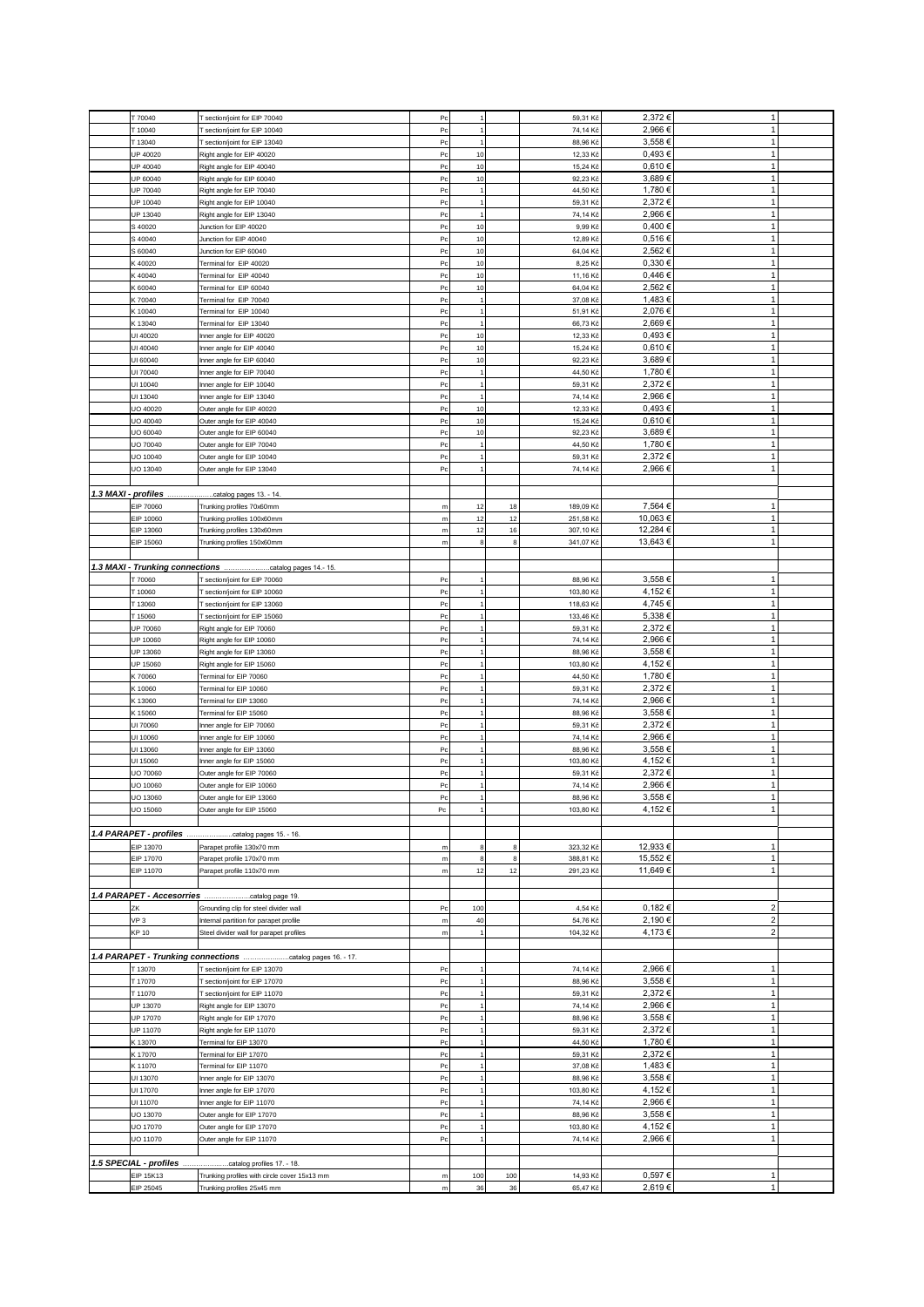|                                         |                                                                            |                  |      |     |           | 1,588€      | 1                                |  |
|-----------------------------------------|----------------------------------------------------------------------------|------------------|------|-----|-----------|-------------|----------------------------------|--|
| EIP 40F20                               | Trunking profiles 40x20mm with film pant                                   | ${\sf m}$        | 36   | 48  | 39,70 Kč  |             |                                  |  |
| EIP 38017                               | Corner Trunking profiles 38x17 mm                                          | m                | 50   | 96  | 41,96 Ki  | 1,678€      | $\mathbf{1}$                     |  |
| EIP 50013                               | Floor Trunking profiles 50x13 mm                                           | ${\sf m}$        | 50   | 50  | 73,68 Kč  | 2,947€      | $\mathbf{1}$                     |  |
| EIP 74020                               | Floor Trunking profiles 74x20 mm                                           | m                | 50   | 32  | 82,87 Kč  | 3,315€      | $\mathbf{1}$                     |  |
| <b>EIP 15K13S</b>                       | Trunking profiles with circle cover 15x13 mm and adhesive tape             | m                | 100  | 100 | 21,52 Kč  | 0,861€      | $\mathbf{1}$                     |  |
| EIP 25045S                              | Trunking profiles with adhesive tape 25x 45 mm                             | ${\sf m}$        | 36   | 36  | 71,20 Kč  | 2,848€      | $\mathbf{1}$                     |  |
| <b>EIP 40F20S</b>                       | Trunking profiles with film pant 40x20, adhesive tape                      | m                | 36   | 48  | 45,62 Kč  | 1,825€      | $\mathbf{1}$                     |  |
|                                         |                                                                            |                  |      |     |           |             |                                  |  |
|                                         |                                                                            |                  |      |     |           |             |                                  |  |
|                                         |                                                                            |                  |      |     |           |             |                                  |  |
| RZ 60                                   | Spacer for gutters with width 60 mm                                        | Pc               | 10   |     | 6,72 Ki   | 0,269€      | 1                                |  |
| <b>RZ 70</b>                            | Spacer for gutters with width 70 mm                                        | P <sub>C</sub>   | 10   |     | 5,83 Kč   | 0,233€      | 1                                |  |
| RZ 100                                  | Spacer for gutters with width 100 mm                                       | P <sub>C</sub>   | 10   |     | 5,89 Kč   | 0,236€      | $\mathbf{1}$                     |  |
| RZ 130                                  | Spacer for gutters with width 130 mm                                       | P <sub>C</sub>   | 10   |     | 5,89 Kč   | 0,236€      | $\mathbf{1}$                     |  |
| RZ 150                                  |                                                                            | $_{\rm{Pc}}$     | 10   |     | 8,08 Kč   | 0,323€      | $\mathbf{1}$                     |  |
|                                         | Spacer for gutters with width 150 mm                                       |                  |      |     |           |             |                                  |  |
| <b>VP 1</b>                             | Inserting partition for gutters with width 40 mm                           | m                | 50   |     | 23,53 Kč  | 0,941€      | $\mathbf{1}$                     |  |
| VP <sub>2</sub>                         | Inserting partition for gutters with width 60 mm                           | m                | 50   |     | 23,84 Kč  | 0,954€      | $\mathbf{1}$                     |  |
|                                         |                                                                            |                  |      |     |           |             |                                  |  |
| 1.7 REDUX - Reduction                   | catalog page 20.                                                           |                  |      |     |           |             |                                  |  |
| R 40040/40020                           | Reduction from EIP 40040 to EIP 40020                                      | Pc               | 10   |     | 15,24 Kò  | 0,610€      | 1                                |  |
|                                         |                                                                            |                  |      |     |           | 0,516€      | $\mathbf{1}$                     |  |
| R 40020/18014                           | Reduction from EIP 40020 to EIP 18014                                      | Pc               | 10   |     | 12,89 Kč  |             |                                  |  |
| R 40040/25020                           | Reduction from EIP 40040 to EIP 25020                                      | Pc               | 10   |     | 15,24 Kč  | 0,610€      | $\mathbf{1}$                     |  |
| R 40040/18014                           | Reduction from EIP 40040 to EIP 18014                                      | P <sub>C</sub>   | 10   |     | 15,24 Kč  | 0,610€      | $\mathbf{1}$                     |  |
| R 25020/18014                           | Reduction from EIP 25020 to EIP 18014                                      | Pc               | 10   |     | 10,53 Kč  | 0,421€      | 1                                |  |
|                                         |                                                                            |                  |      |     |           |             |                                  |  |
|                                         |                                                                            |                  |      |     |           |             |                                  |  |
| 1.8 Wire - Wiring profiles              | catalog pages 21. - 23.                                                    |                  |      |     |           |             |                                  |  |
| <b>EIP 17D17</b>                        | Trunking wiring profiles 17x17 mm                                          | m                | 50   | 100 | 30,93 Kč  | 1,237 €     | 1                                |  |
| EIP 25D20                               | Trunking wiring profiles 25x20 mm                                          | ${\sf m}$        | 50   | 84  | 39,96 Kč  | 1,598€      | 1                                |  |
| EIP 30D25                               | Trunking wiring profiles 30x25 mm                                          | m                | 50   | 60  | 45,15 Kč  | 1,806€      | $\mathbf{1}$                     |  |
| EIP 40D40                               | Trunking wiring profiles 40x40 mm                                          | m                | $18$ | 36  | 74,14 Kč  | 2,966€      | $\mathbf{1}$                     |  |
|                                         |                                                                            |                  |      |     |           |             |                                  |  |
| EIP 60D40                               | Trunking wiring profiles 60x40 mm                                          | m                | 24   | 24  | 97,88 Kč  | 3,915€      | 1                                |  |
| <b>EIP 70D40</b>                        | Trunking wiring profiles 70x40 mm                                          | m                | 24   | 26  | 115,84 Kč | 4,634 €     | 1                                |  |
| EIP 100D40                              | Trunking wiring profiles 100x40 mm                                         | ${\sf m}$        | 12   | 18  | 144,88 Kč | 5,795€      | $\mathbf{1}$                     |  |
| <b>EIP 50D50</b>                        | Trunking wiring profiles 50x50 mm                                          | m                | 18   | 50  | 92,07 Kč  | 3,683€      | $\mathbf{1}$                     |  |
| <b>EIP 60D60</b>                        | Trunking wiring profiles 60x60 mm                                          | m                | 16   | 32  | 122,79 Kč | 4,912€      | $\mathbf{1}$                     |  |
|                                         |                                                                            |                  |      |     |           | 6,806€      | $\mathbf{1}$                     |  |
| <b>EIP 70D60</b>                        | Trunking wiring profiles 70x60 mm                                          | m                | 12   | 18  | 170,16 Kč |             |                                  |  |
| EIP 100D60                              | Trunking wiring profiles 100x60 mm                                         | m                | 12   | 12  | 196,85 Kč | 7,874 €     | 1                                |  |
|                                         |                                                                            |                  |      |     |           |             |                                  |  |
| 3.1 Universal Junction Boxes and Covers | catalog pages 26. - 28                                                     |                  |      |     |           |             |                                  |  |
| <b>UK 2/97 SZH</b>                      | Circular Junction Box97 mm                                                 | Pc               | 60   |     | 13,74 Kč  | $0,550 \in$ | $\overline{\mathbf{c}}$          |  |
|                                         |                                                                            |                  |      |     |           |             |                                  |  |
| <b>VUK 2/97</b>                         | Cover for box UK 2/97                                                      | P <sub>C</sub>   | 200  |     | 10,24 Kč  | 0,410€      | $\overline{2}$                   |  |
| <b>UK-1/68</b>                          | Round junction box, fire resistant mat 68 mm                               | Pc               | 150  |     | 5,01 Kč   | 0,200€      | $\overline{2}$                   |  |
| UK-1/68 SZH                             | Universal self-extinguishing box 68 mm                                     | $_{\mathsf{Pc}}$ | 150  |     | 8,14 Kò   | 0,326€      | $\mathbf{2}$                     |  |
| UK -1/68 ZIP                            | Universal connecting box 68 mm                                             | P <sub>C</sub>   | 150  |     | 5,53 Kč   | 0,221€      | $\overline{\mathbf{c}}$          |  |
| <b>VUK-1/68</b>                         | Cover for universal boxUK 1/68                                             | Pc               | 400  |     | 4,48 Kč   | 0,179€      | $\overline{\mathbf{c}}$          |  |
|                                         |                                                                            |                  |      |     |           |             |                                  |  |
| PK-67/1 SPOJ                            | Round Universal Junction Box for Tango                                     | $_{\rm{Pc}}$     | 150  |     | 11,75 Kč  | 0,470 €     | $\overline{2}$                   |  |
| $VK-1$                                  | Spacer ring - 2 mm                                                         | P <sub>C</sub>   | 100  |     | 5,01 Kč   | 0,200€      | $\overline{2}$                   |  |
| $VK-2$                                  |                                                                            |                  |      |     |           |             | $\overline{2}$                   |  |
|                                         | Spacer ring - 9 mm                                                         | P <sub>C</sub>   | 100  |     | 6,68 Kč   | 0,267€      |                                  |  |
|                                         |                                                                            |                  |      |     |           |             |                                  |  |
|                                         |                                                                            |                  |      |     |           |             |                                  |  |
|                                         |                                                                            |                  |      |     |           |             |                                  |  |
| KOMPLET 97                              | UK-2/97 SZH + VUK-2/97                                                     | Pc               | 60   |     | 24,15 Kč  | $0,966 \in$ | $\overline{2}$                   |  |
| KOMPLET II/68                           | UK-1/68 + VUK-1/68                                                         | P <sub>C</sub>   | 120  |     | 9,00 Kč   | 0,360€      | $\overline{2}$                   |  |
| KOMPLET II/68 SZH                       | UK-1/68 SZH + VUK-1/68                                                     | P <sub>C</sub>   | 120  |     | 11,57 Kč  | 0,463€      | $\mathbf{2}$                     |  |
|                                         | KOMPLET III/68 SZH UK-1/68 SZH +VUK-1/68 + SV-1/68                         | $_{\rm{Pc}}$     | 120  |     | 48,24 Kč  | 1,930 €     | $\overline{2}$                   |  |
|                                         |                                                                            |                  |      |     |           |             |                                  |  |
|                                         |                                                                            |                  |      |     |           |             |                                  |  |
| 3.3 Junction Box for Plasterboard       | catalog pages 29. - 30.                                                    |                  |      |     |           |             |                                  |  |
| <b>KU68-SK1</b>                         | Junction Box for Plasterboard                                              | P <sub>C</sub>   | 150  |     | 24,78 Kč  | 0,991€      | $\overline{2}$                   |  |
| <b>KU68-SK2</b>                         | Junction Box for Plasterboard with cover                                   | $_{\mathsf{PC}}$ | 140  |     | 28,69 Kč  | 1,148€      | 2 <sup>1</sup>                   |  |
| <b>VUK 68-SK</b>                        | Cover for Junction Box for Plasterboard                                    | $_{\rm{Pc}}$     | 100  |     | 4,48 Kč   | 0,179€      | $\overline{\mathbf{c}}$          |  |
|                                         |                                                                            | Pc               |      |     |           |             | $\overline{2}$                   |  |
| SK 97                                   | Junction Box for Plasterboard 97 with cover                                |                  | 50   |     | 40,68 Kč  | 1,627€      |                                  |  |
|                                         |                                                                            |                  |      |     |           |             |                                  |  |
|                                         | 3.4 Multiple Junction Boxes and Accessories catalog pages 31. - 32.        |                  |      |     |           |             |                                  |  |
| ZN                                      | Masonry plastic scoop for Gypsum                                           | $_{\mathsf{Pc}}$ | 35   |     | 46,90 Kč  | 1,876€      | $\overline{\mathbf{c}}$          |  |
| PK-1/68                                 | Junction Box for the Installation of Electric Switches and Sockets         | P <sub>C</sub>   | 250  |     | 3,75 Kč   | 0,150€      | $\overline{2}$                   |  |
| PK-1/68 SZH                             | Junction Box - fire resistant                                              | P <sub>C</sub>   | 250  |     | 5,01 Kč   | 0,200€      | $\overline{2}$                   |  |
| V3/16                                   | Screws for Electrical Switch Junction Box 3x16 mm                          | 100 Pc           | 200  |     | 28,36 Kč  | 1,134 €     | $\overline{2}$                   |  |
|                                         |                                                                            |                  |      |     |           |             |                                  |  |
| <b>UD 70 D</b>                          | Universal Plug housing for VD 70 and UD 70                                 | $_{\rm{Pc}}$     | 50   |     | 5,16 Kč   | 0,206€      | $\overline{2}$                   |  |
| <b>VP 68</b>                            | Universal Plug housing for VD 70 and UD 70                                 | $_{\mathsf{Pc}}$ | 200  |     | 8,80 Kč   | 0,352€      | $\mathbf{2}$                     |  |
| <b>BCD 65</b>                           | Plasterboard Junction Box - connection                                     | $_{\mathsf{PC}}$ | 250  |     | 4,06 Kč   | 0,162€      | $\overline{2}$                   |  |
| <b>NK 70</b>                            | Plug-in instrument box                                                     | P <sub>C</sub>   | 150  |     | 6,36 Kč   | 0,254€      | $\overline{2}$                   |  |
|                                         |                                                                            |                  |      |     |           |             |                                  |  |
|                                         | 3.5 Square Junction Boxes and Accessories catalog pages 30., 43.           |                  |      |     |           |             |                                  |  |
|                                         |                                                                            |                  |      |     |           |             |                                  |  |
| OK 125                                  | Box with Beveled Edges and Angled Screw                                    | P <sub>C</sub>   | 24   |     | 81,99 Kč  | 3,280 €     | $\overline{2}$                   |  |
| AC 6455                                 | Box Hub - Acidurka Small                                                   | P <sub>C</sub>   | 25   |     | 95,10 Kč  | 3,804 €     | $\overline{\mathbf{c}}$          |  |
|                                         |                                                                            |                  |      |     |           |             |                                  |  |
|                                         | 3.6 Blank Square Junction Boxes and Accessories<br>.catalog pages 33. - 40 |                  |      |     |           |             |                                  |  |
| 6480-10                                 | Panel Box - výška 16 mm                                                    | $_{\rm{Pc}}$     | 400  |     | 11,52 Kč  | 0,461€      | $\overline{2}$                   |  |
| 6480-10H                                |                                                                            | P <sub>C</sub>   | 80   |     | 14,54 Kč  | 0,582€      | $\overline{\mathbf{c}}$          |  |
|                                         | Panel Box - výška 27 mm                                                    |                  |      |     |           |             |                                  |  |
| VN                                      | Cover for Boxes 6480, 6481, 6482-10                                        | P <sub>C</sub>   | 600  |     | 8,02 Kč   | 0,321€      | $\overline{2}$                   |  |
| VV                                      | Cover for Boxes 6480, 6481, 6482-10                                        | P <sub>C</sub>   | 500  |     | 6,75 Kč   | 0,270 €     | $\overline{2}$                   |  |
| 6483-10                                 | Junction Box for 6480-10 s VN                                              | Pc               | 250  |     | 19,65 Kč  | 0,786€      | $\overline{2}$                   |  |
| 6483-10H                                | Junction Box for 6480-10H s VN                                             | P <sub>C</sub>   | 200  |     | 20,77 Kč  | 0,831€      | $\overline{2}$                   |  |
| 6484-10                                 | Junction Box with Round Corners 81x81x27,5 mm                              | $_{\mathsf{Pc}}$ | 250  |     | 12,48 Kč  | 0,499€      | $\mathbf{2}$                     |  |
| 6484-10N                                |                                                                            | P <sub>C</sub>   | 400  |     |           | 0,582€      | $\overline{2}$                   |  |
|                                         | Junction Box with Round Corners 81x81- Low                                 |                  |      |     | 14,54 Kč  |             |                                  |  |
| VO                                      | Cover for Box 6484-10                                                      | P <sub>C</sub>   | 500  |     | 6,68 Kč   | 0,267€      | $\overline{2}$                   |  |
| 6485-10                                 | Junction Box with Round Corners 81x105x27,5 mm                             | $_{\mathsf{PC}}$ | 200  |     | 11,80 Kč  | 0,472€      | $\overline{2}$                   |  |
| 6482-10                                 | Trunking Box 82x164x16 mm                                                  | P <sub>C</sub>   | 200  |     | 19,17 Kč  | 0,767€      | $\overline{2}$                   |  |
| 6482-11                                 | Trunking Box 6482-10 with cover VV                                         | $_{\mathsf{Pc}}$ | 120  |     | 27,17 Kč  | 1,087€      | $\mathbf{2}$                     |  |
| 6482-10H                                | Trunking Box 82x164x30 mm                                                  | $_{\mathsf{PC}}$ | 80   |     | 23,40 Kč  | 0,936€      | $\overline{2}$<br>$\overline{2}$ |  |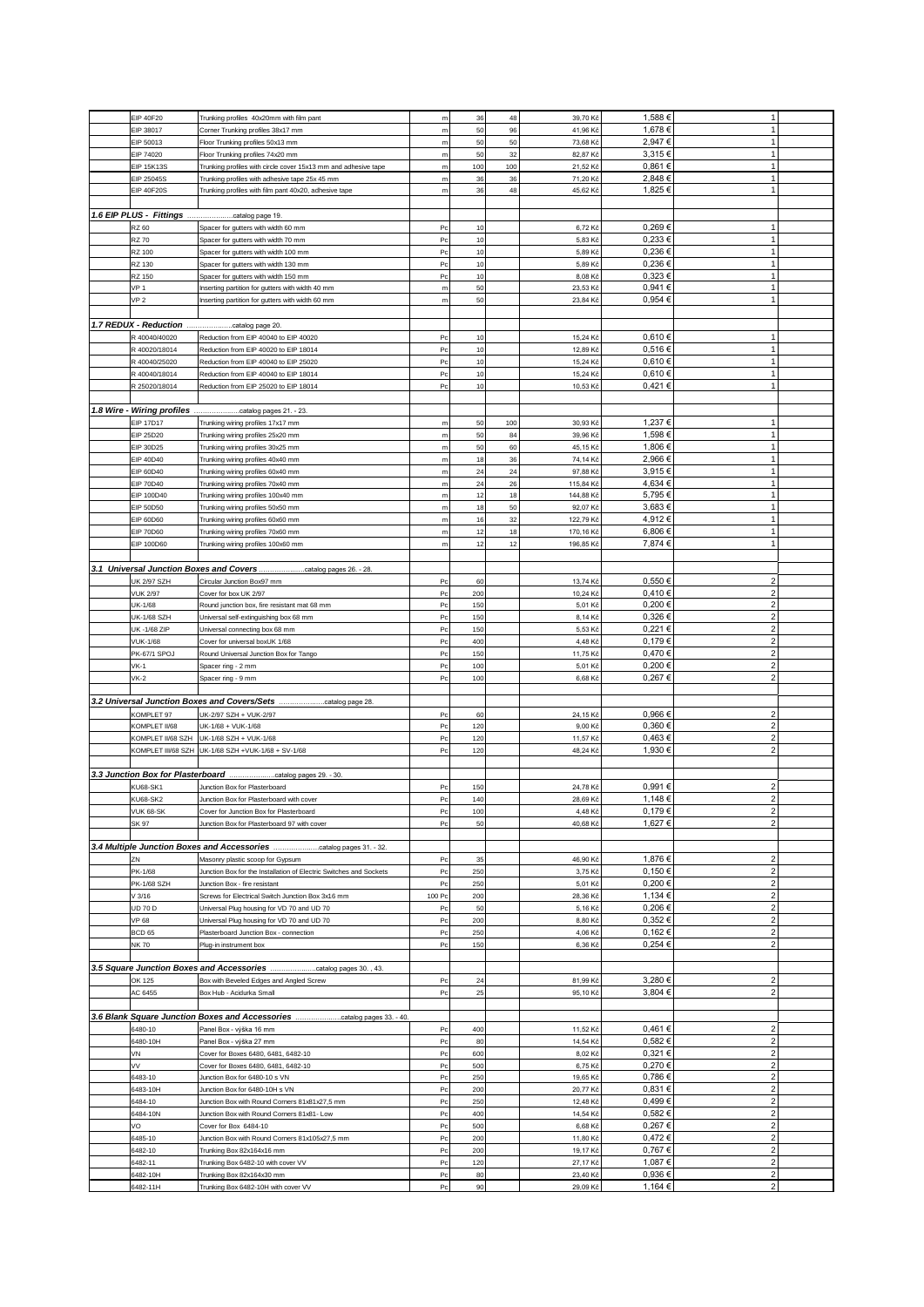| 6486-10 Tango                         | Junction Box Tango                                                               | Pc             | 250       | 11,52 Kč           | 0,461€           | $\overline{2}$          |  |
|---------------------------------------|----------------------------------------------------------------------------------|----------------|-----------|--------------------|------------------|-------------------------|--|
| VT<br>Tango                           | Cover for Box 6486-10 Tango                                                      | P <sub>C</sub> | 500       | 6,68 Kč            | 0,267€           | $\overline{2}$          |  |
| 6487-10 Tango                         | Double Junction Box Tango                                                        | Pc             | 200       | 11,19 Kč           | $0.448 \in$      | $\overline{2}$          |  |
| 6488-10 Tango                         | Double Junction Box Tango                                                        | Pc             | 120       | 15,76 Kč           | 0,630€           | $\overline{2}$          |  |
|                                       |                                                                                  |                |           |                    |                  |                         |  |
|                                       | 3.7 Junction Boxes for Parapet Profile catalog pages 41.                         |                |           |                    |                  |                         |  |
| PKS                                   | Device Box Signo for Parapet                                                     | P <sub>C</sub> | 10        | 85,96 Kč           | 3,438 €          | $\overline{2}$          |  |
| PKD                                   | Device DoubleBox Signo for Parapet                                               | Pc             | 5         | 180,00 Kč          | 7,200 €          | $\overline{2}$          |  |
| PKC                                   | Device Box CEE Signo for Parapet                                                 | Pc             | 1         | 227,11 Kč          | 9,084 €          | $\overline{2}$          |  |
|                                       |                                                                                  |                |           |                    |                  |                         |  |
|                                       | 3.8 Waterproof Junction Boxes catalog pages 42. - 43.                            |                |           |                    |                  |                         |  |
| FD 12                                 | Waterproof Box                                                                   | P <sub>C</sub> | 20        | 23,54 Kč           | $0,942 \in$      | $\overline{2}$          |  |
| FD 10                                 | Waterproof Box                                                                   | Pc             | 30        | 20,02 Kč           | 0,801€           | $\overline{2}$          |  |
| FD <sub>7</sub>                       | Waterproof Box                                                                   | P <sub>C</sub> | 30        | 18,67 Kč           | 0,747€           | $\overline{2}$          |  |
| PP 75                                 | Waterproof Box                                                                   | Pc             | 100       | 11,28 Kč           | 0,451€           | $\overline{2}$          |  |
| PP 85                                 | Waterproof Box                                                                   | Pc             | 100       | 13,17 Kč           | 0,527€           | $\overline{2}$          |  |
| PP 100                                | Waterproof Box                                                                   | Pc             | 100       | 15,52 Kč           | 0,621€           | $\overline{2}$          |  |
| <b>FRD 75</b>                         | Waterproof Box                                                                   | Pc             | 100       | 9,97 Kč            | $0,399 \in$      | $\overline{2}$          |  |
| FRD 90                                | Waterproof Box                                                                   | P <sub>C</sub> | 100       | 13,74 Kč           | 0,550€           | $\overline{2}$          |  |
| FRD 100                               | Waterproof Box                                                                   | Pc             | 100       | 18,32 Kč           | 0,733€           | $\overline{2}$          |  |
| <b>FRD 75 M</b>                       | Waterproof Box with membrane                                                     | Pc             | 100       | 19,83 Kč           | 0,793€           | $\overline{2}$          |  |
| <b>FRD 85 M</b>                       | Waterproof Box with membrane                                                     | Pc             | 100       | 20,63 Kč           | 0,825€           | $\overline{2}$          |  |
|                                       |                                                                                  |                |           |                    |                  |                         |  |
|                                       |                                                                                  |                |           |                    |                  |                         |  |
| SRC 8                                 | Flexible Spiral PVC Pipe                                                         | ${\sf m}$      | 30        | 17,14 Kč           | 0,686€           | $\overline{2}$          |  |
| <b>SRC 10</b>                         | Flexible Spiral PVC Pipe                                                         | m              | 30        | 20,54 Kč           | 0,822€           | $\overline{2}$          |  |
| <b>SRC 12</b>                         | Flexible Spiral PVC Pipe                                                         | $\mathsf{m}$   | 30        | 21,05 Kč           | $0.842 \in$      | $\overline{2}$          |  |
| <b>SRC 14</b>                         | Flexible Spiral PVC Pipe                                                         | m              | 30        | 20,38 Kč           | 0,815€           | $\overline{2}$          |  |
| <b>SRC 16</b>                         | Flexible Spiral PVC Pipe                                                         | m              | 30        | 21,47 Kč           | 0,859€           | $\overline{2}$          |  |
| <b>SRC 20</b>                         | Flexible Spiral PVC Pipe                                                         | m              | 30        | 28,54 Kč           | 1,142 €          | $\overline{2}$          |  |
| <b>SRC 22</b>                         | Flexible Spiral PVC Pipe                                                         | m              | 30        | 35,43 Kč           | 1,417€           | $\overline{2}$          |  |
| <b>SRC 25</b>                         | Flexible Spiral PVC Pipe                                                         | $\mathsf{m}$   | 30        | 36,86 Kč           | 1,474 €          | $\overline{2}$          |  |
| <b>SRC 28</b>                         | Flexible Spiral PVC Pipe                                                         | m              | 30        | 48,84 Kč           | 1,954 €          | $\overline{2}$          |  |
| <b>SRC 32</b>                         | Flexible Spiral PVC Pipe                                                         | m              | 30        | 57,49 Kč           | 2,300 €          | $\overline{2}$          |  |
| <b>SRC 35</b>                         | Flexible Spiral PVC Pipe                                                         | m              | 30        | 64,04 Kč           | 2,562€           | $\overline{2}$          |  |
| <b>SRC 40</b>                         | Flexible Spiral PVC Pipe                                                         | m              | 30        | 78,19 Kč           | 3,128€           | $\overline{2}$          |  |
| B VU                                  | Pipe Bushing with Threat 1/4" k SRC 8                                            | Pc             |           | 9,05 Kč            | $0,362 \in$      | $\overline{2}$          |  |
| UV 10                                 | Pipe Bushing with Threat 1/4" k SRC 10                                           | Pc             |           | 9,26 Kč            | 0,370€           | $\overline{2}$          |  |
| UV 12                                 | Pipe Bushing with Threat 3/8" k SRC 12                                           | P <sub>C</sub> |           | 9,57 Kč            | 0,383€           | $\overline{2}$          |  |
| UV 14                                 | Pipe Bushing with Threat 1/2" k SRC 14                                           | Pc             |           | 9,88 Kč            | 0,395€           | $\overline{2}$          |  |
| UV 16                                 | Pipe Bushing with Threat 1/2" k SRC 16                                           | Pc             |           | 10,19 Kč           | 0,408€           | $\overline{2}$          |  |
| UV 20                                 | Pipe Bushing with Threat 3/4" k SRC 20                                           | Pc             |           | 10,92 Kč           | 0,437€           | $\overline{2}$          |  |
| UV 22                                 | Pipe Bushing with Threat 3/4" k SRC 22                                           | Pc             |           | 13,52 Kč           | 0,541€           | $\overline{2}$          |  |
| UV 25                                 | Pipe Bushing with Threat 1" k SRC 25                                             | P <sub>C</sub> |           | 24,34 Kč           | 0,974€           | $\overline{2}$          |  |
| UV 28                                 | Pipe Bushing with Threat 1" k SRC 28                                             | P <sub>C</sub> |           | 28,50 Kč           | 1,140 €          | $\overline{2}$          |  |
| UV 32                                 | Pipe Bushing with Threat 5/4" k SRC 32                                           | Pc             |           | 31,41 Kč           | 1,256€           | $\overline{2}$          |  |
| UV 35                                 | Pipe Bushing with Threat 5/4" k SRC 35                                           | Pc             |           | 34,32 Kč           | 1,373 €          | $\overline{2}$          |  |
| UV 40                                 | Pipe Bushing with Threat 5/4" k SRC 40                                           | Pc             |           | 40,14 Kč           | 1,606€           | $\overline{2}$          |  |
|                                       |                                                                                  |                |           |                    |                  |                         |  |
|                                       |                                                                                  |                |           |                    |                  |                         |  |
| 5.1 Clamps and Clips<br><b>BRS 16</b> | .catalog page 45.                                                                |                |           |                    | 0,069€           | 2 <sup>1</sup>          |  |
|                                       | Flexible Joint for Tubing PEP MU16 mm                                            | Pc             | 100       | 1,72 Kč            | 0,090€           | $\overline{2}$          |  |
| <b>BRS 20</b><br><b>BRS 25</b>        | Flexible Joint for Tubing PEP MU 20 mm<br>Flexible Joint for Tubing PEP MU 25 mm | Pc<br>Po       | 100<br>50 | 2,24 Kč<br>2,76 Kč | 0,110€           | $\overline{2}$          |  |
| <b>BRS 32</b>                         |                                                                                  | Pc             | 50        | 5,20 Kč            | 0,208€           | $\overline{2}$          |  |
|                                       | Flexible Joint for Tubing PEP MU 32 mm                                           |                |           |                    | 0,266€           | $\overline{2}$          |  |
| <b>BRS 40</b>                         | Flexible Joint for Tubing PEP MU 40 mm                                           | Pc             | 50        | 6,66 Kč            |                  |                         |  |
| <b>BRS 50</b>                         | Flexible Joint for Tubing PEP MU 50 mm                                           | Pc             | 50        | 10,09 Kč           | 0,404 €          | $\overline{2}$          |  |
| <b>BS 26</b>                          | Buckle Clip for Cables Width 16 - 26 mm                                          | P <sub>C</sub> | 100       |                    |                  |                         |  |
|                                       |                                                                                  |                |           | 2,24 Kč            | 0,090€           | $\overline{2}$          |  |
|                                       |                                                                                  |                |           |                    |                  |                         |  |
|                                       | 5.2 Screw Terminals catalog pages 46.-47.                                        |                |           |                    |                  |                         |  |
| SV-1/68                               | Terminal 4 Pin - Small                                                           | P <sub>C</sub> | 100       | 27,47 Kč           | 1,099€           | $\overline{2}$          |  |
| $DS-2$                                | Terminal 4 Pin - Big                                                             | Pc             | 35        | 44,64 Kč           | 1,786€           | $\overline{2}$          |  |
| $DS-3$                                | Terminal 5 Pin - Big                                                             | P <sub>C</sub> | 35        | 60,41 Kč           | 2,416€           | $\overline{2}$          |  |
| EKL <sub>0</sub>                      | Breaking Terminal 1 - 4 mm2                                                      | P <sub>C</sub> | 10        | 11,98 Kč           | 0,479€           | $\overline{\mathbf{c}}$ |  |
| EKL <sub>1</sub>                      | Breaking Terminal 1,5 - 6 mm2                                                    | P <sub>C</sub> | 10        | 17,70 Kč           | 0,708€           | $\overline{2}$          |  |
| EKL <sub>2</sub>                      | Breaking Terminal 2,5 - 10 mm2                                                   | Pc             | 10        | 20,76 Kč           | 0,830€           | $\overline{2}$          |  |
| EKL <sub>3</sub>                      | Breaking Terminal 16 mm2                                                         | Pc             | 10        | 37,86 Kč           | 1,514 €          | 2 <sup>1</sup>          |  |
| EKL <sub>4</sub>                      | Breaking Terminal 25 mm2                                                         | P <sub>C</sub> | 10        | 103,94 Kč          | 4,158€           | $\overline{2}$          |  |
| IKL <sub>0</sub>                      | Breaking Terminal to 2,5 mm2                                                     | Pc             | 10        | 9,51 Kč            | 0,380€<br>0,405€ | $\overline{2}$          |  |
| IKL 1                                 | Breaking Terminal to 6 mm2                                                       | P <sub>C</sub> | 10        | 10,13 Kč           |                  | $\overline{2}$          |  |
| IKL <sub>2</sub>                      | Breaking Terminal to 10 mm2                                                      | Pc             | 10        | 16,37 Kč           | 0,655€           | $\overline{2}$          |  |
| IKL3                                  | Breaking Terminal to 16 mm2                                                      | Pc             | 10        | 31,37 Kč           | 1,255€           | $\overline{2}$          |  |
|                                       |                                                                                  |                |           |                    |                  |                         |  |
| 5.3 Screwless Terminals               | catalog page 47.                                                                 |                |           |                    |                  |                         |  |
| SDK 3 ET                              | Screwless Terminal 3x0,5-2,5 mm2                                                 | P <sub>C</sub> | 100       | 2,67 Kč            | 0,107€           | 2 <sup>1</sup>          |  |
| SDK 5 ET                              | Screwless Terminal 5x0,5-2,5 mm2                                                 | Pc             | 100       | 2,95 Kč            | 0,118€           | $\overline{2}$          |  |
| SDK 8 ET                              | Screwless Terminal 8x0,5-2,5 mm2                                                 | Pc             | 100       | 9,00 Kč            | 0,360€           | 2 <sup>1</sup>          |  |
|                                       |                                                                                  |                |           |                    |                  |                         |  |
|                                       |                                                                                  |                |           |                    |                  |                         |  |
| NSCH 6,5x9                            | Zero Bar of 111 poles x16 mm2                                                    | P <sub>C</sub> |           | 272,78 Kč          | 10,911€          | $\overline{2}$          |  |
| NSCH 8x8                              | Zero Bar of 168 poles x10 mm2                                                    | Pc             |           | 331,55 Kč          | 13,262 €         | $\overline{2}$          |  |
| NSCHT 1                               | Zero Bracket Rail Type NSCHT                                                     | P <sub>C</sub> | 100       | 4,30 Kč            | 0,172€           | 2 <sub>1</sub>          |  |
| NSCHT <sub>2</sub>                    | Zero Bracket Rail Type NSCHT to specific carrier sheet DIM                       | P <sub>C</sub> | 100       | 10,10 Kč           | 0,404€           | $\overline{2}$          |  |
|                                       |                                                                                  |                |           |                    |                  |                         |  |
|                                       |                                                                                  |                |           |                    |                  |                         |  |
| N 7                                   | Zero Hub and Bridge - blue                                                       | P <sub>C</sub> | 10        | 16,32 Kč           | 0,653€           | $\overline{2}$          |  |
| N 12                                  | Zero Hub and Bridge - blue                                                       | Pc             | 10        | 26,77 Kč           | 1,071 €          | 2 <sup>1</sup>          |  |
| N 15                                  | Zero Hub and Bridge - blue                                                       | Pc             | 10        | 33,16 Kč           | 1,326€           | $\overline{2}$          |  |